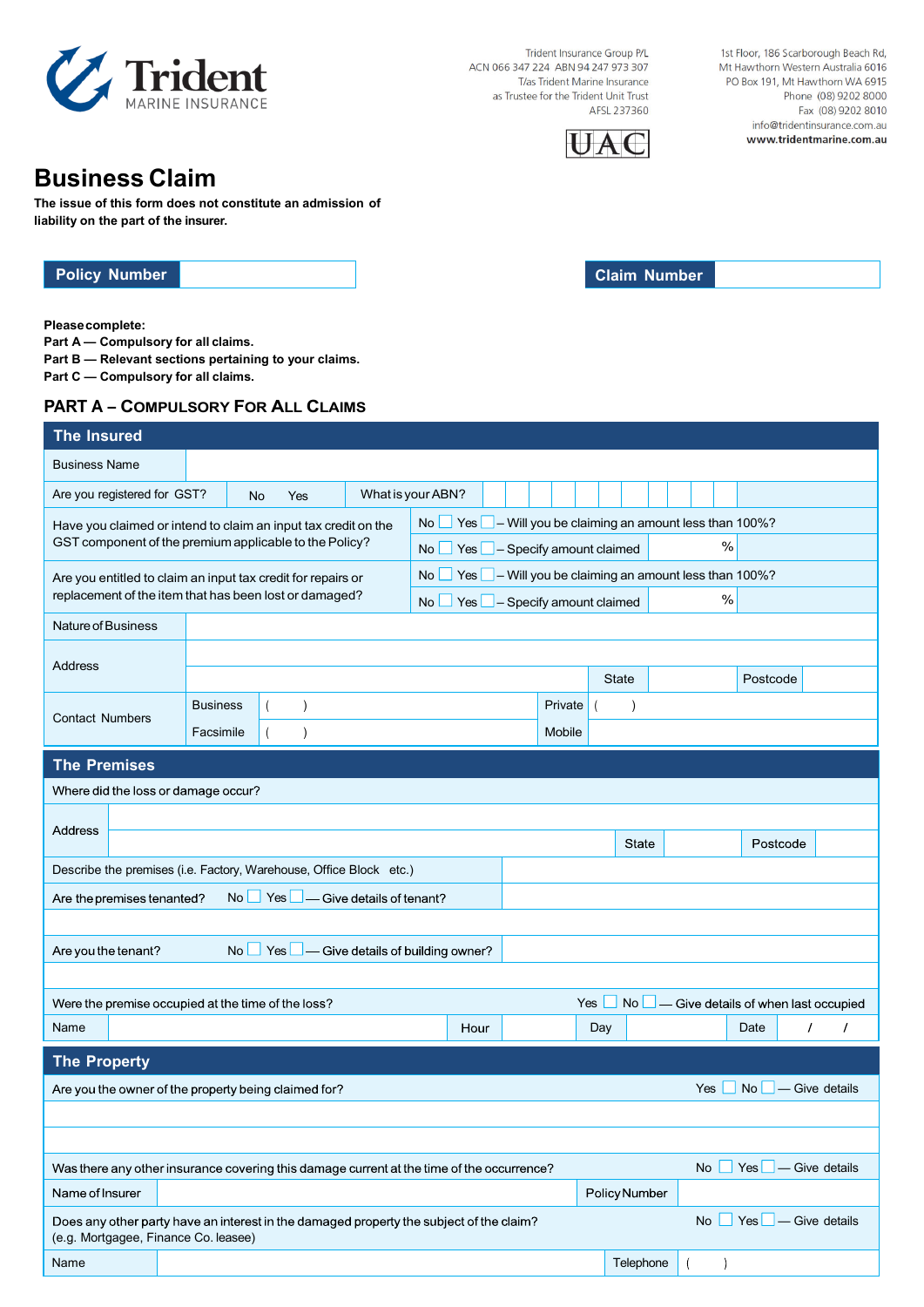| <b>Incident Details</b>                        |  |          |                      |                 |                         |       |
|------------------------------------------------|--|----------|----------------------|-----------------|-------------------------|-------|
| Day and Date of Incident                       |  | $\prime$ | Between the hours of |                 | am/pm                   | am/pm |
| How did the damage/loss occur?                 |  |          |                      |                 |                         |       |
|                                                |  |          |                      |                 |                         |       |
|                                                |  |          |                      |                 |                         |       |
|                                                |  |          |                      |                 |                         |       |
|                                                |  |          |                      |                 |                         |       |
| Was another person responsible for the damage? |  |          |                      | No <sub>1</sub> | $Yes \t - Give details$ |       |
| Name                                           |  |          |                      |                 |                         |       |
| Address                                        |  |          |                      |                 |                         |       |
|                                                |  |          |                      | <b>State</b>    | Postcode                |       |

| <b>Details of Previous Loss or Damage</b>                                                          |                      |                                 |
|----------------------------------------------------------------------------------------------------|----------------------|---------------------------------|
| Have you ever suffered any loss, damage or theft at this address or elsewhere in the last 5 years? |                      | $No$ Yes $\Box$ - Give details  |
| Describe loss, damage or liability                                                                 | Date                 | Amount                          |
|                                                                                                    | $\prime$<br>$\prime$ | \$                              |
|                                                                                                    | $\prime$<br>$\prime$ | \$                              |
|                                                                                                    | $\prime$<br>$\prime$ | \$                              |
|                                                                                                    | $\prime$<br>$\prime$ | \$                              |
|                                                                                                    | $\prime$<br>$\prime$ | \$                              |
|                                                                                                    | $\prime$<br>$\prime$ | \$                              |
|                                                                                                    | $\prime$<br>$\prime$ | \$                              |
|                                                                                                    | $\prime$<br>$\prime$ | \$                              |
|                                                                                                    | $\prime$<br>$\prime$ | \$                              |
|                                                                                                    | $\prime$<br>$\prime$ | \$                              |
|                                                                                                    | $\prime$<br>$\prime$ | \$                              |
| Have you made a claim on any insurer for any of the above mentioned incidents?                     |                      | No<br>$Yes \Box$ - Give details |
| Insurer                                                                                            | Date                 | Amount                          |
|                                                                                                    | $\prime$<br>$\prime$ | \$                              |
|                                                                                                    | $\prime$<br>$\prime$ | \$                              |
|                                                                                                    | $\prime$<br>$\prime$ | \$                              |
|                                                                                                    | $\prime$<br>$\prime$ | \$                              |
|                                                                                                    | $\prime$<br>$\prime$ | \$                              |
|                                                                                                    | $\prime$<br>$\prime$ | \$                              |
|                                                                                                    | $\prime$<br>$\prime$ | \$                              |
|                                                                                                    | $\prime$<br>$\prime$ | \$                              |
|                                                                                                    | $\prime$<br>$\prime$ | \$                              |
|                                                                                                    | $\prime$<br>$\prime$ | \$                              |

# **PART B – Complete Relevant Sections Pertaining to Your Claim.**

| <b>Breakage of glass - Please attach invoice or quotation</b> |                                                                              |
|---------------------------------------------------------------|------------------------------------------------------------------------------|
| What wasbroken?                                               |                                                                              |
|                                                               |                                                                              |
|                                                               |                                                                              |
|                                                               |                                                                              |
|                                                               |                                                                              |
|                                                               |                                                                              |
| Was the break through the entire thickness of the material?   | Yes $\Box$ No $\Box$                                                         |
| Has the break been repaired?                                  | Yes $\Box$ No $\Box$ If yes, have you paid the account? Yes $\Box$ No $\Box$ |
| Was there damage to window signwriting?                       | N <sub>O</sub><br>Yes.                                                       |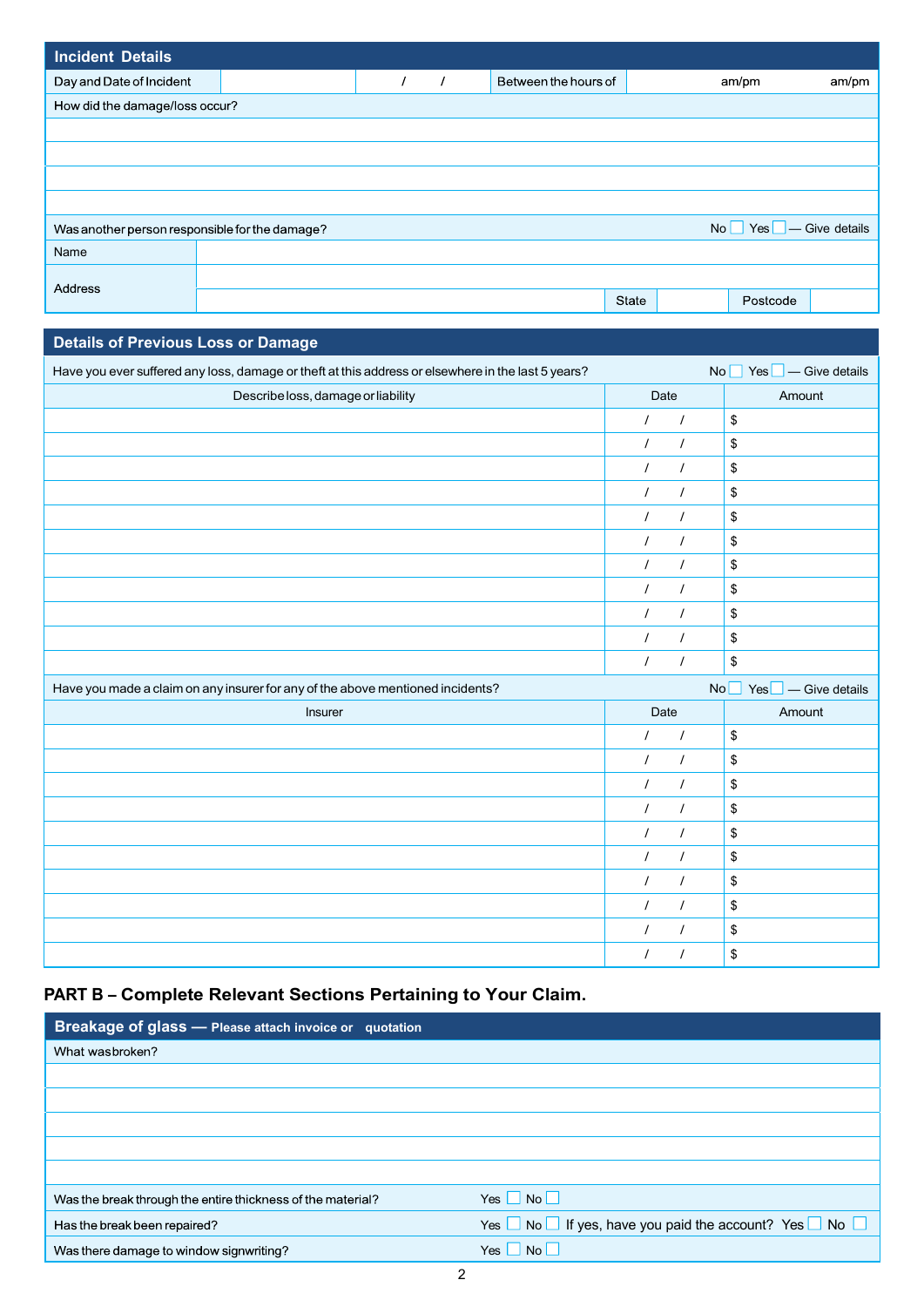| <b>Storm and Water Damage</b>                                                                                                                                                            |                                       |
|------------------------------------------------------------------------------------------------------------------------------------------------------------------------------------------|---------------------------------------|
| Describe the damage                                                                                                                                                                      |                                       |
|                                                                                                                                                                                          |                                       |
|                                                                                                                                                                                          |                                       |
|                                                                                                                                                                                          |                                       |
|                                                                                                                                                                                          |                                       |
| How did the Wind, Rain or Water enter the premises?                                                                                                                                      |                                       |
|                                                                                                                                                                                          |                                       |
|                                                                                                                                                                                          |                                       |
|                                                                                                                                                                                          |                                       |
|                                                                                                                                                                                          |                                       |
|                                                                                                                                                                                          |                                       |
| Did the storm cause this opening?                                                                                                                                                        | No $\Box$ Yes $\Box$ — give details   |
|                                                                                                                                                                                          |                                       |
|                                                                                                                                                                                          |                                       |
|                                                                                                                                                                                          |                                       |
|                                                                                                                                                                                          |                                       |
|                                                                                                                                                                                          |                                       |
| Theft or Burglary - Please attach original purchase dockets, invoices or receipts. if you provide as much proof about owning the<br>items it will help us to process your claim quickly. |                                       |
| How were the premises entered and where was the point of entry?                                                                                                                          |                                       |
|                                                                                                                                                                                          |                                       |
|                                                                                                                                                                                          |                                       |
|                                                                                                                                                                                          |                                       |
| Which parts of the premises were entered?                                                                                                                                                |                                       |
|                                                                                                                                                                                          |                                       |
|                                                                                                                                                                                          |                                       |
|                                                                                                                                                                                          |                                       |
|                                                                                                                                                                                          |                                       |
| $No \cup Yes$<br>Have the police recovered any property?                                                                                                                                 | $\overline{\phantom{a}}$ give details |
|                                                                                                                                                                                          |                                       |

## **Security Details**

| <b>Security Details</b>                                                 |                                                                                              |  |                                                      |  |                    |  |  |  |
|-------------------------------------------------------------------------|----------------------------------------------------------------------------------------------|--|------------------------------------------------------|--|--------------------|--|--|--|
| Are any of these used to provide security to the premises?              |                                                                                              |  |                                                      |  |                    |  |  |  |
| Keyed window locks on all<br>accessible windows                         |                                                                                              |  | Grilles on all accessible<br>windows and doors       |  | <b>Fixed Safe</b>  |  |  |  |
| Double keyed deadlocks<br>on all perimeter doors                        |                                                                                              |  | Perimeter Alarm                                      |  | Free standing safe |  |  |  |
| Back to base<br>(please attach activity report)                         |                                                                                              |  | <b>Internal Alarm</b>                                |  | None               |  |  |  |
| Yes<br>Did the device activate as a result of theft?<br>No <sub>1</sub> |                                                                                              |  |                                                      |  |                    |  |  |  |
|                                                                         | Any loss involving Malicious Damage, lost or stolen property must be reported to the police. |  |                                                      |  |                    |  |  |  |
| <b>Police Details</b>                                                   |                                                                                              |  |                                                      |  |                    |  |  |  |
|                                                                         | - by whom<br>Have the police been notified?<br>No l<br>Yes                                   |  |                                                      |  |                    |  |  |  |
| Name                                                                    |                                                                                              |  |                                                      |  | Telephone          |  |  |  |
| <b>Police Station</b>                                                   |                                                                                              |  |                                                      |  | Date notified      |  |  |  |
| Crime Report No.                                                        |                                                                                              |  |                                                      |  |                    |  |  |  |
|                                                                         |                                                                                              |  | Please attach a copy of Police Report, if available. |  |                    |  |  |  |

 $Yes \Box No \Box$ If the damage is the result of fire did the fire brigade attend?